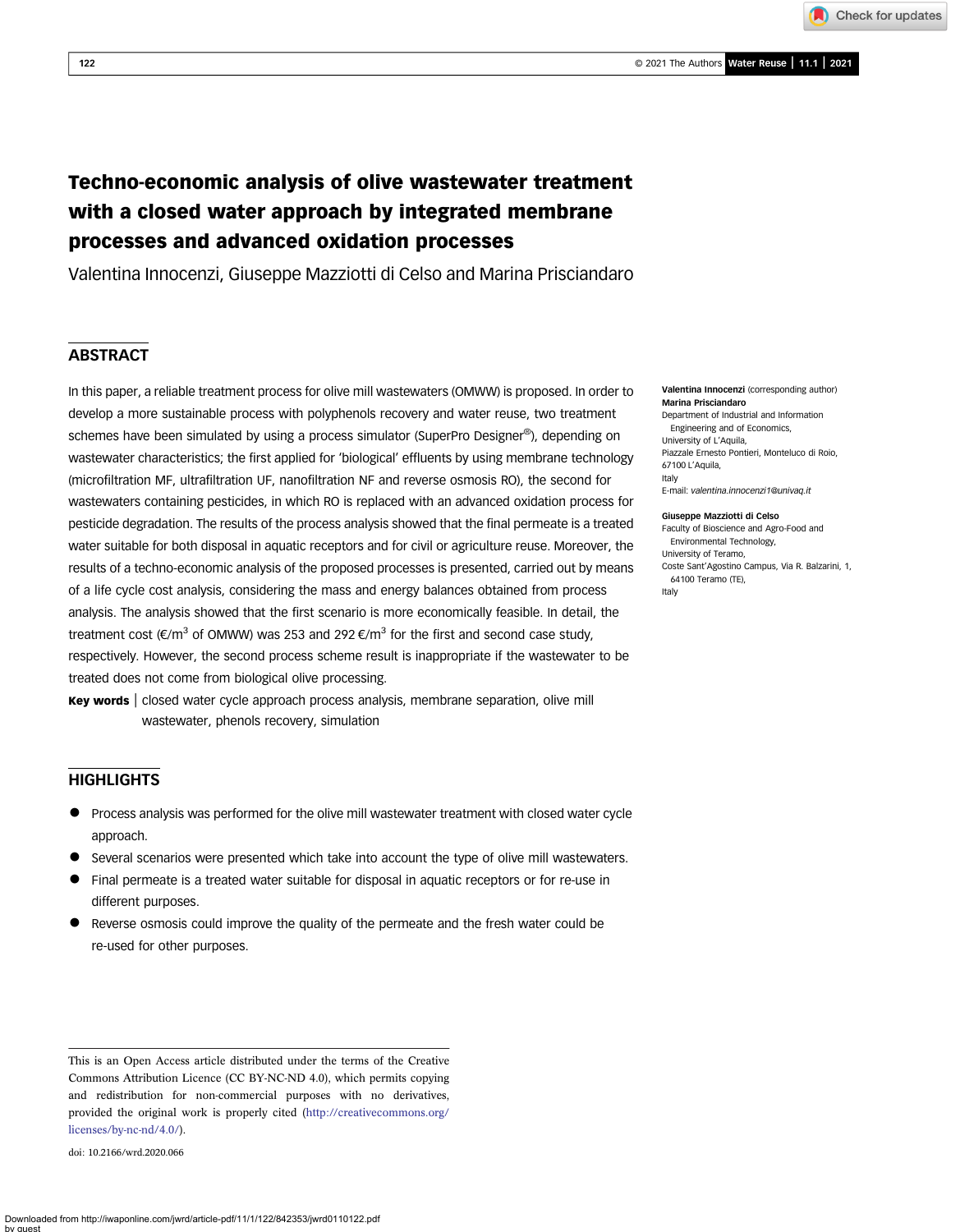### INTRODUCTION

Olive oil, unlike other vegetable oils, contains polyphenols such as hydroxytyrosol, tyrosol, and oleuropein, at a concentration varying in the range  $1-10$  g  $L^{-1}$  ([Davies](#page-13-0) *et al.* 2004).

Mainly for this reason, extra virgin olive oil is considered a unique food for human health, but even if the olive fruit is rich in phenolic compounds, only 2% of the total phenolic content of the olive fruit is present in the olive oil ([Ciriminna](#page-13-0) [et al.](#page-13-0) 2015). The oil is in fact certainly the product with the lowest content of bio-components that instead end up in large quantities in production wastes such as oil pomace and vegetation waters (olive mill waste waters – herein after OMWW), thus causing serious environmental problems. In olive oil mills, the treatment of plant waste, in particular vegetation water, is very complex and difficult to solve due to the strong organic load of the waste produced in large quantities in the short time of the oil season. Furthermore, the characteristics of vegetation waters vary according to its degree of ripeness, the storage time of the olives and the processing cycle from which they are derived. OMWW normally have characteristics that severely limit the possibilities of treatment with traditional biological or chemical-physical plants. Moreover, olive oil industries in their current status, typically small mills, cannot afford high treatment costs that in some cases could be relevant on financial statements [\(Pulido](#page-13-0) 2016).

Numerous stand-alone and integrated processes for the treatment of OMWW have already been proposed and developed but they have not yet led to completely satisfac-tory results [\(Pulido](#page-13-0) 2016).

Among the various treatment methods proposed, besides the classical methods for OMWW treatments (natural evaporation and thermal concentration; physic-chemical treatments including coagulation–flocculation), other processes and bioprocesses are available and are now widely spreading, e.g. by using microalgae ([Hodaifa](#page-13-0)  $et$   $al.$  2020). Different photoreaction methods (UV, UV/H<sub>2</sub>O<sub>2</sub> and UV/  $H_2O_2/TiO_2$  are also proposed for the treatment of OMWW ([Hodaifa](#page-13-0) et al. 2019), all with reasonable removal yields. Recently, ultrasound oxidation (sonolysis) combined with other advanced oxidation processes has also been successfully tested to treat OMWW ([Capocelli](#page-13-0) et al. 2013; [Al-Bsoul](#page-13-0) et al. 2020). Other frequently used separation

processes are membrane processes, mainly ultrafiltration [\(El-Abbassi](#page-13-0)  $et$  al.  $20\text{II}$ ), often coupled with centrifugation [\(Turano](#page-13-0) et al. 2002). As a matter of fact, membrane processes are preferred when the process is aimed at the recovery of the active compounds contained in OMWW, and not only at the depuration of wastewaters [\(Mazziotti di Celso & Priscian](#page-13-0)[daro](#page-13-0) 2013). As already said, since during the olive oil extraction process (in the oil mill) only a small amount of polyphenols (2.5%) of the total present in the olives is transferred to the oil, while approximately 50% is retained in the vegetation waters, it should be desirable to recover these compounds ([Sygouni](#page-13-0) et al. 2019); otherwise 50% of active ingredients, i.e. polyphenols with a very high antioxidant value, such as hydroxytyrosol and oleuropein, are disposed of with the vegetation waters ([Ciriminna](#page-13-0) et al. 2015). Moreover, it should be preferable to reuse the huge amounts of processed water with the aim of developing a closed water cycle as well [\(Prisciandaro](#page-13-0) et al. 2016; [Capocelli](#page-13-0) et al. 2019).

In the literature, a patented recovery process of the different fractions of polyphenols from the vegetation waters has been presented [\(Pizzichini & Russo](#page-13-0)  $2004$ ): this process involves the use of membranes with different molecular weight cut-offs (MWCO), e.g. microfiltration (MF), ultrafiltration (UF) and nanofiltration (NF) for the separation of the different components of the polyphenols, up to reverse osmosis (RO) which allows ultra-pure water to be obtained for plant uses.

Starting from this proposed process, in this paper two possible treatments for the effluents coming from the olive products industry are proposed and simulated by using SuperPro Designer®, aimed at polyphenols recovery. The first process scheme consists of a complete fractionation of olive mill wastewaters (OMWW) using membrane technology. The vegetation waters produced in this process are pre-treated to remove the suspended solids and then treated with membrane processes using a technology similar to the one patented by Pizzichini & Russo  $(2004)$ . The permeate obtained from reverse osmosis is ultrapure water that can be used for process purposes. The second process scheme differs from the first one because the initial OMWW contains a certain amount of pesticide (Diuron). In this case the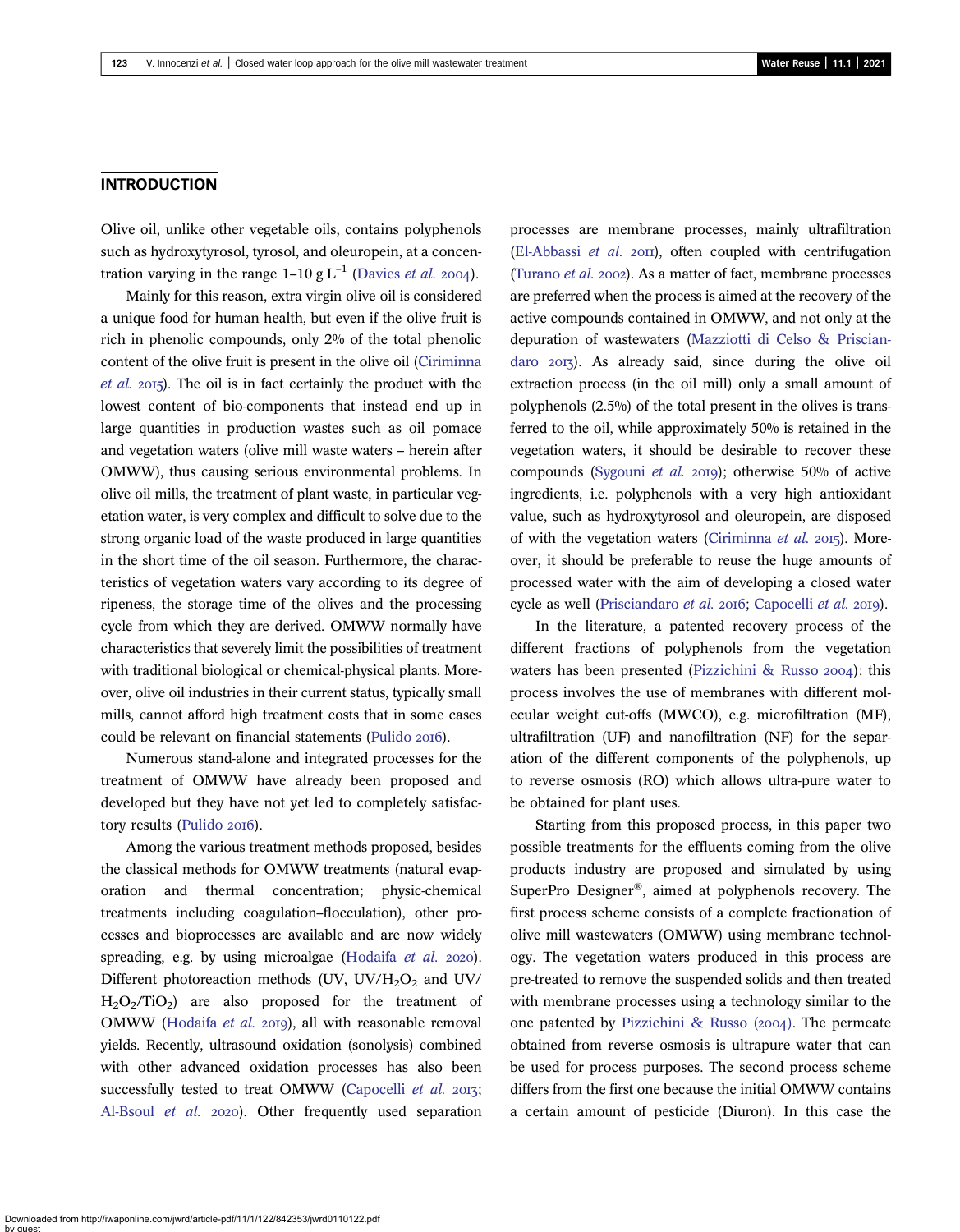process configuration integrates membranes and an oxidation treatment to concentrate polyphenols and degrade pesticides. A techno-economic analysis of the proposed processes is presented, carried out by means of a life cycle cost analysis, considering the mass and energy balances obtained from process analysis. Process and LCC analysis allow the study of the technical and economic feasibility of the two treatments and provides useful information for possible investment by a company in the olive processing sector that wants to develop a depuration treatment of their wastewaters on site, thus avoiding their disposal. On-site treatment would allow companies to optimize the production in terms of water reuse according to a zero liquid discharge approach and valorise the residual stream containing polyphenols adopting advanced purification processes.

The aim of this paper is thus to verify the technical and economic feasibility of the two proposed scenarios by comparing the treatment cost expressed as euros per cubic meter of treated OMWW.

### MATERIALS AND METHODS

# Process model description

The technical and economic analysis of integrated membrane processes for the treatment of olive mill wastewater containing polyphenols was estimated by using a specific software, Intelligen's SuperPro Designer® v9.5 (SPD). The analysis was performed to recover polyphenols for possible reuse and to design a treatment zero liquid discharge. The input data are the volume, compositions and other physical characteristics of the initial wastewater stream. Mass and energy balances and equipment size are obtained as results of the process simulation and these are used to estimate the utility consumptions and equipment cost and finally for the estimation of the economic feasibility analysis of the simulated processes.

Based on the literature analysis, several scenarios were considered, in particular two processes were simulated: the first (Figure  $1(a)$ ) includes a series of membrane treatments to remove pollutants and separate polyphenols and the second (Figure  $1(b)$ ) instead integrates membranes and an oxidation treatment to concentrate polyphenols and degrade pesticides.

A simplified flow diagram of the processes is shown in [Figure 1.](#page-3-0)

For OMWW, composition varies greatly by type of cultivation, location, ripeness of olives, and the extraction process. The nominal characterisation of residual effluent used in this work for the estimation of the techno-analysis feasibility is given in [Table 1](#page-4-0) [\(Russo](#page-13-0) 2007; [Ciriminna](#page-13-0) et al. 2015).

The OMWW contains a series of pollutants, mainly polyphenols, that should be removed from the effluent for its possible reuse as process water for internal uses of the industrial site. In the first case, the initial wastewater comes from the processing of organic production of olives, and therefore it is pesticide free. In this scenario a possible treatment composed of a series of membranes processes is proposed. In detail, the operations for filtration and removal of pollutants are MF, UF and NF followed by RO. The output stream from this last operation is a concentrate rich in polyphenols that is sent to an evaporation section for further removal of the water content. Treated water from reverse osmosis is partly used for the cleaning of micro and ultrafiltration membranes subject to fouling. The washing operation includes first cleaning by using a dilute sodium hydroxide solution, followed by washing water with the permeate from reverse osmosis. For economic analysis the residual cleaning solutions, in a conservative way, have been considered as wastewater to disposal.

The second block scheme treats an initial solution that contains polyphenols and pesticides (Diuron has been considered as a reference compound). In this scenario the reverse osmosis has been replaced with an advanced oxidation process (AOP) like Fenton reaction, in order to degrade pesticides from the permeate of nanofiltration. Pesticides can be removed from reverse osmosis but the concentrate that also contains polyphenols must be treated as a waste and cannot be further valued and sold. For that, it has been decided to replace reverse osmosis with AOP in order to degrade pesticides. The solid residue from the Fenton process is considered as a waste, instead the treated water is disposed in a sewage system as described in the following sections. The concentrates from MF, UF and NF that do not contain pesticides are sent to an evaporation section to recover the final product and water. Washing operations for the second scenario includes cleaning with diluted sodium hydroxide solution followed by a passage of fresh water from the supply system.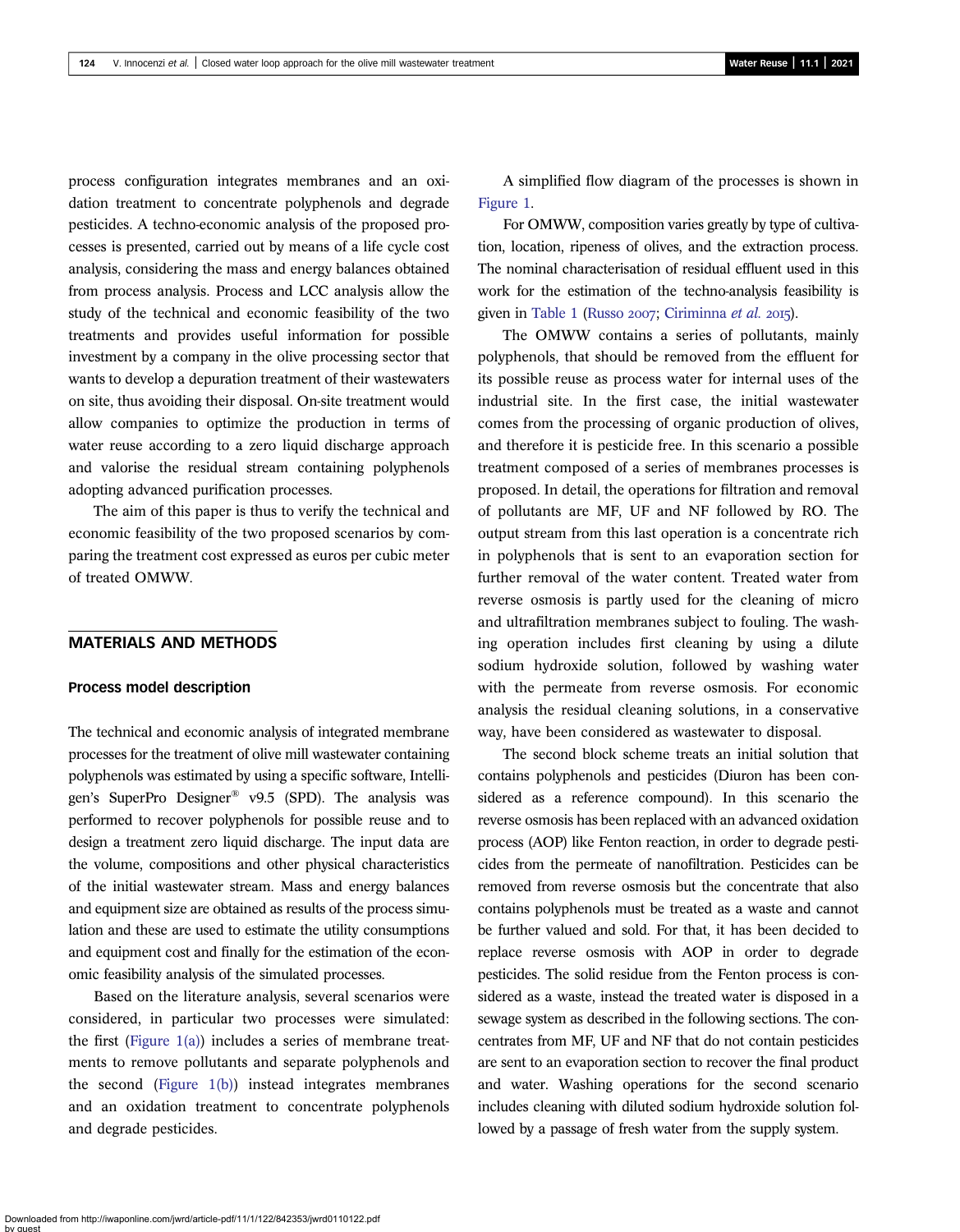<span id="page-3-0"></span>

Figure 1 | Block scheme of the proposed process schemes for the treatment of OMWW.

The selected operative conditions for removal and recovery of polyphenols from OMWW as well as the choice of the sequence of treatments in the proposed process schemes derive from the optimal results reported in the scientific literature by several authors. As an example,

a literature analysis showed that the retention of polyphenolic compounds is related to their different degree of hydrophilicity and hydrophobicity ([Cassano](#page-13-0) et al. 2017). More hydrophobic components are easily removed from the membranes of MF and UF, in some cases independently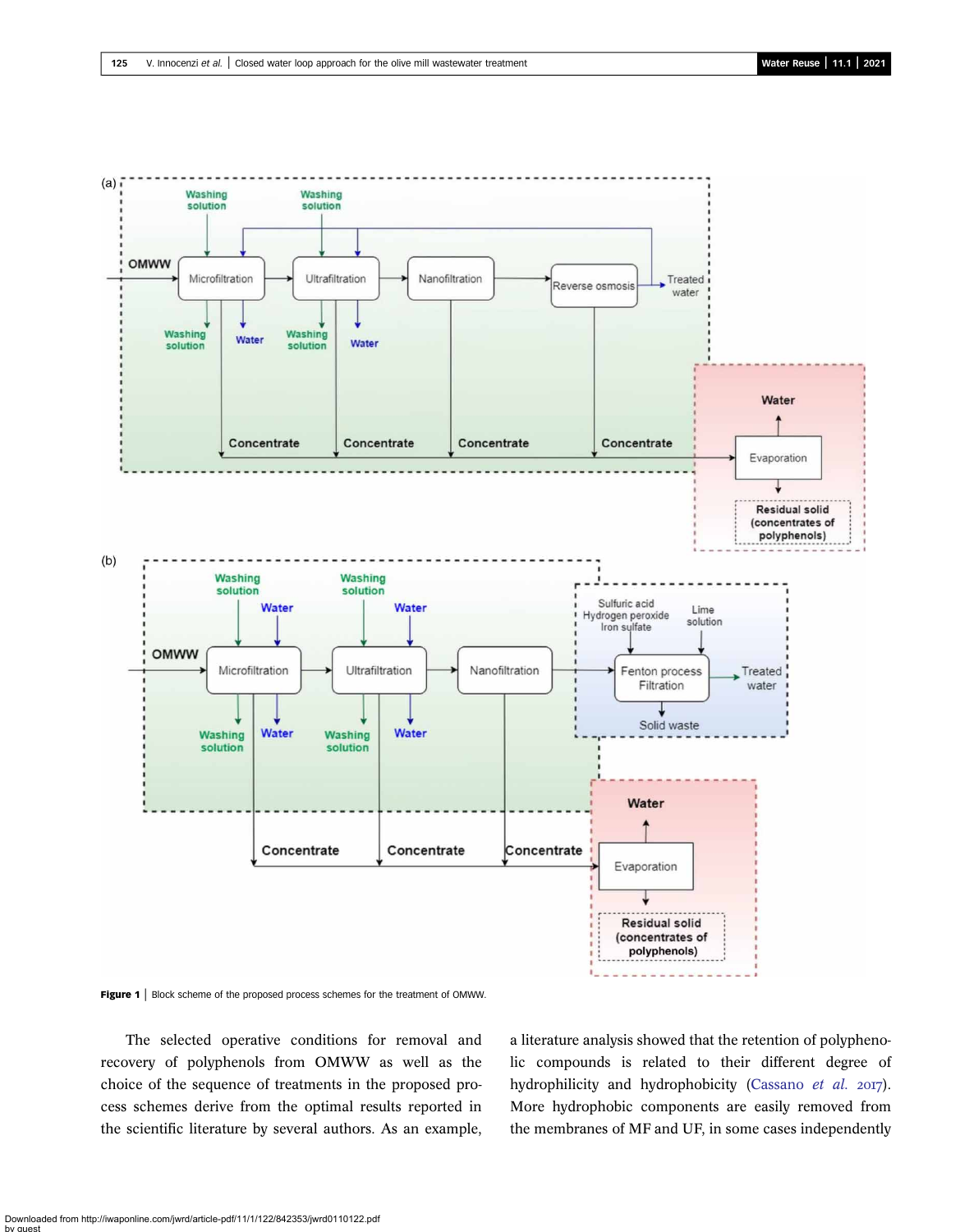| <b>Substance</b>     | <b>Chemical formula</b> | <b>Mass composition (%)</b> |  |
|----------------------|-------------------------|-----------------------------|--|
| Caffeic acid (CAA)   | $C_9H_8O_4$             | 0.145                       |  |
| Cinnamic acid (CIA)  | $C_9H_8O_2$             | 0.109                       |  |
| Coumaric acid (COUA) | $C_9H_8O_5$             | 0.121                       |  |
| Ferulic acid (FA)    | $C_{10}H_{10}O_4$       | 0.097                       |  |
| Hydroxytyrosol (HYD) | $C_8H_{10}O_3$          | 0.327                       |  |
| Tyrosol (TYR)        | $C_8H_{10}O_2$          | 0.218                       |  |
| Vanillin acid (VA)   | $C_8H_8O_4$             | 0.133                       |  |
| Minerals (MIN)       |                         | 1.244                       |  |
| Glucose (GLU)        | $C_6H_{12}O_6$          | 1.036                       |  |
| Oleic acid (OA)      | $C_{18}H_{54}O_2$       | 1.244                       |  |
| Solids (SS)          |                         | 5.182                       |  |
| Water                | $H_2O$                  | 90.142                      |  |
|                      |                         |                             |  |

<span id="page-4-0"></span>Table 1 | Composition of OMWW used for the process analysis with SPD

of the MWCO, transmembrane pressure (TMP) and feed flowrate, leading to the formation of an adsorbed layer responsible for membrane fouling. The exposure to phenolic compounds reduced the contact angle of membranes, making them more hydrophilic, indicating a significant fraction of hydrophilic component from phenolic compounds on the membrane surface. Adsorption of phenolic compounds increased by lowering the pH of the solution: at lower pH protonation occurs reducing the electrostatic repulsion between phenolic compounds and membrane surface. In this specific case, the initial solution pH was between 5 and 5.5 and was not modified during the overall process ([Garcia-Castello](#page-13-0) et al. 2010).

Moreover, membrane fouling caused by aggregation of the polyphenols and other substances contained in the initial wastewater is definitely one of the disadvantages of membrane processes. Several pre-treatments are applied for reducing this phenomenon such as advanced oxidation processes. Most of the substances, including polyphenols, are degraded by using these methods and then the membrane system receives cleaned water, therefore the fouling phenomenon is partly avoided or delayed [\(Orchando](#page-13-0) [Pulido](#page-13-0) 2016). In this situation, polyphenols cannot be recovered. As an alternative in this manuscript a physical pretreatment of centrifugation that is able to almost completely remove the suspended solids has been proposed, reducing the formation of fouling on MF and UF filtration. The centrifugation and washing of membranes does not solve the problem of irreversible fouling, it means that the membranes should be periodically replaced with new membranes. The membrane purchase cost has been included in other costs, in particular in the contingency, estimated to be 10% of the total physical plant cost ([Peter](#page-13-0)  $et$   $al.$  2004).

As regards the final products from evaporations, in the present work a sensitivity analysis was performed taking into account that the solid residues can be sold and assuming a selling price between 0 and  $10 \in \ell$  kg of the final product.

For the process analysis, the capacity of the plant has been set at  $1,000$  L/h, small plant capacity ([Galanakis](#page-13-0) 2017), and it has been assumed that the plant works in continuous mode. In the following, the two alternatives processes simulated by means of SuperPro Designer are described.

#### First scenario, case study 1

In the first studied scenario, the OMWW comes from biological processing of olives, so it is pesticide-free; wastewater is sent to pre-treatment (centrifugation) to remove the residual solids; after that the liquid is heated to  $30^{\circ}$ C ([Pizzi](#page-13-0)[chini & Russo](#page-13-0)  $2004$ ) and sent to a series of membranes: microfiltration to mainly separate oleic acid and in part, the polyphenols; the permeate of MF is sent to ultrafiltration to separate polyphenols and glucose; the permeate of UF goes into another membrane process, nanofiltration (NF), that removes the residual polyphenols, producing a permeate composed of water, minerals and traces of other compounds. The production of pure water is guaranteed by the last step of filtration, reverse osmosis which remove all traces of impurities. The concentrates coming from MF, UF, NF and RO are rich in polyphenols and could be sent to a final operation to remove the water and obtain a final product ready for sale.

#### Second scenario, case study 2

The second scenario differs from the first one because the initial OMWW contains a certain amount of pesticide, Diuron is considered as reference. The treatment line has, as for the first process, centrifugation, heating, microfiltration, ultrafiltration, and nanofiltration. After that the permeate of NF is sent to an oxidation advanced process, Fenton, to degrade pesticides and polyphenols.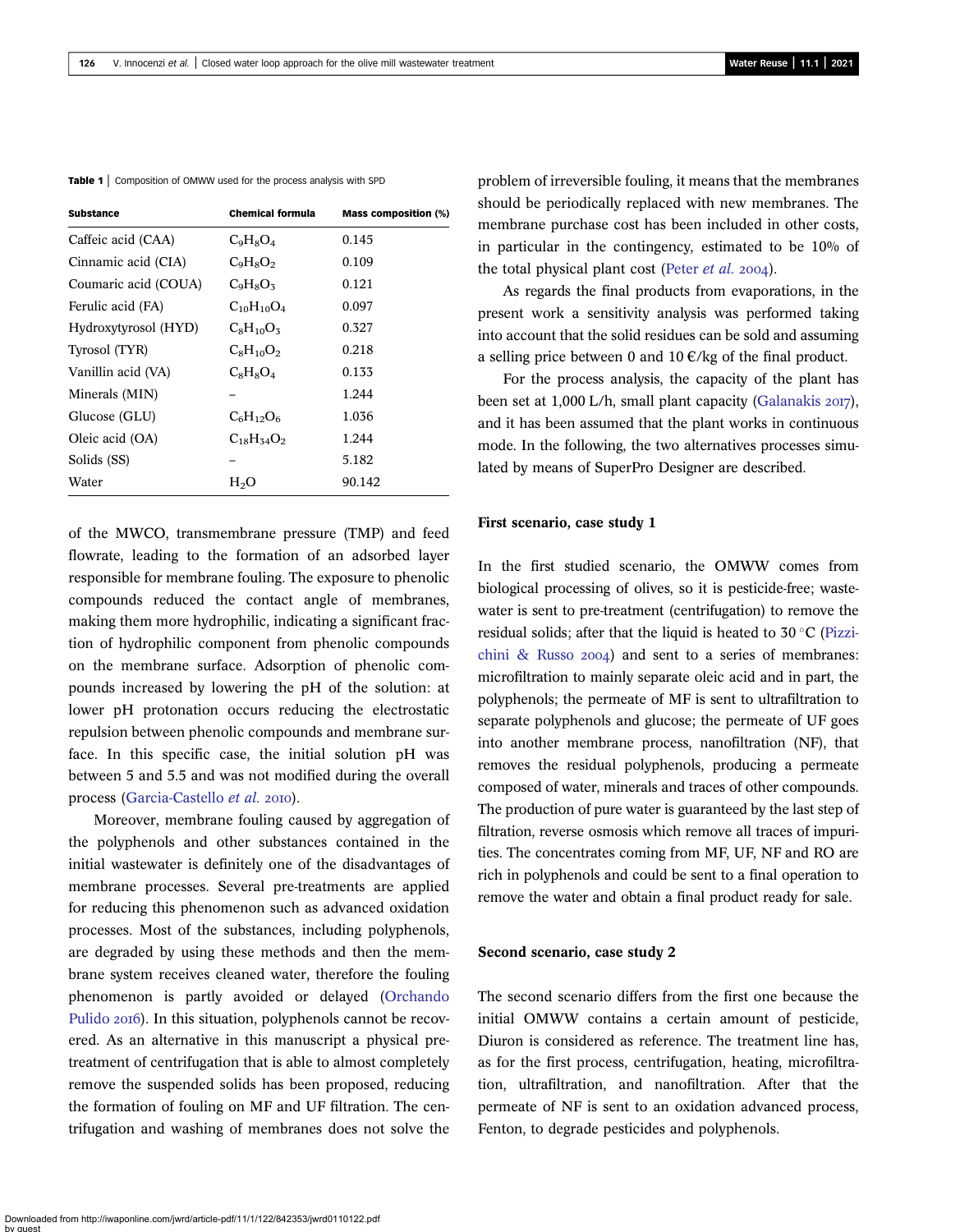<span id="page-5-0"></span>The operative conditions are extrapolated from scientific literature (Barbusiński & Filipek 2001), in particular this section is constituted by a chemical reactor in which sulfuric acid, hydrogen peroxide and iron sulfate are fed in R101 to degrade the organic pollutants by Fenton reactions  $(Equations (1)-(3))$ :

$$
H_2SO_4 \to 2H^+ + SO_4 \tag{1}
$$

$$
\text{Fe(SO}_4) \rightarrow \text{Fe}^{2+} + \text{SO}_4^{2-} \tag{2}
$$

$$
\text{Fe}^{2+} + \text{H}_2\text{O}_2 \rightarrow \text{Fe}^{3+} + \text{OH}^{\bullet} + \text{OH}^{-} \tag{3}
$$

R101 is equipped with a UV lamp (150 W), used as a UV source of 254 nm to improve the efficiency of degradation of the substances [\(De Heredia](#page-13-0) et al. 2001; [Kavitha & Palanivelu](#page-13-0) ). Sulfuric acid was added to reduce the pH of initial solution to a value near to 3.

Equation (4) describes the degradation reaction for pesticides and polyphenols. In the simulation the exact stoichiometric reactions have been added for each substance:

Pesticides/ phenols + 
$$
OH^{\bullet}
$$
  $\rightarrow$  Degradation products (4)

The yields for the degradation reactions were 97 and 100% for polyphenols and pesticides, respectively [\(Kavitha](#page-13-0) [& Palanivelu](#page-13-0) 2004). The products of the reactions are water and carbonic dioxide for polyphenols, instead chlorides and ammonium ions are produced by the degradation of pesticides.

The Fenton reaction time was set at 1 h and after that lime solution was added in order to increase the pH and precipitate the residual impurities, in particular iron hydroxide and calcium sulfates. The set total reaction time in R-101 was 2 hours. After that a filtration step was considered to separate the solid and the treated water.

The concentrates coming from MF, UF, NF are rich in polyphenols and could be sent to a final operation to remove the water and obtain a final product ready for sale.

### Process analysis

#### First scenario, case study 1

For the simulation, a capacity of 1,000 L/h for the OMWW treatment plant was assumed. Figure 2 shows the flowsheet of the process.

The first scenario includes the following main equipment: centrifugation, CF-101; heat exchanger, HX-101; membranes section with microfiltration, MF-101, ultrafiltration, UF-101, nanofiltration, NF-101 and reverse osmosis, OR-101; evaporator, EV-101 The line also includes the pumping section and a 'clean in place' (CIP) system for MF and UF membranes with another heat exchanger, HX-102.



**Figure 2** | Flowsheet for the first scenario, case study 1.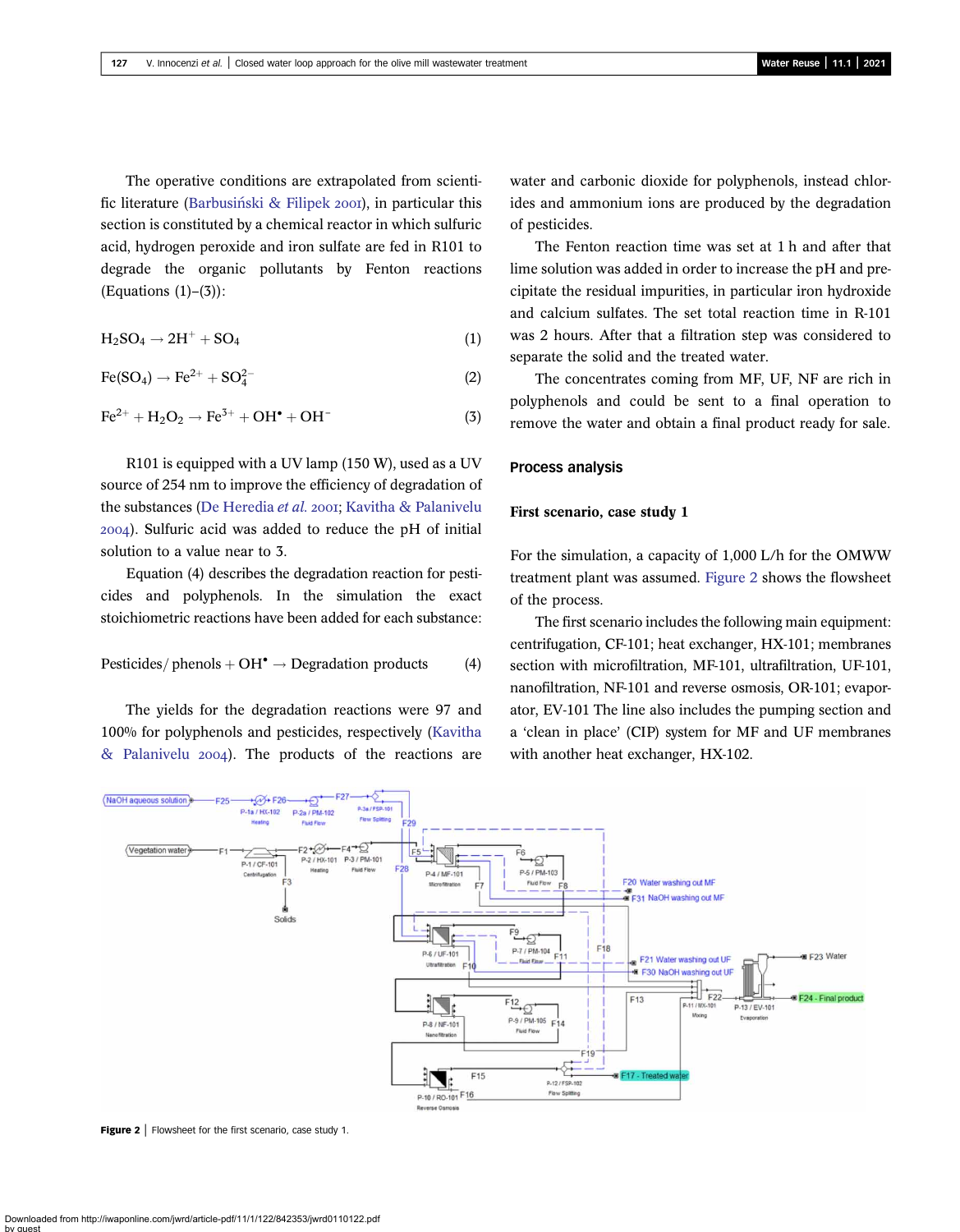The equipment works in a continuous mode and the inlet flow is a residual solution coming from olive production as described in [Table 1.](#page-4-0) The initial temperature of OMWW is set to  $25^{\circ}$ C. This solution is centrifugated to remove residual solids, around 5% w/w, present in the wastewater, after that it is heated up to  $30^{\circ}$ C and is fed to the membrane section. The operative data for the membrane section was extrapolated by scientific literature [\(Paraskeva](#page-13-0) *[et al.](#page-13-0)* 2007; [Russo](#page-13-0) 2007). [Russo \(](#page-13-0)2007) reports the experimental results obtained for the removal of polyphenols and other compounds from OMWW by using a series of membrane processes. In particular for MF, the use of ceramic membrane  $(0.45 \mu m)$  was proposed working under the following conditions: concentration factor, expressed as ratio between the volume of the feed and retentate, equal to 3; rejection yields of 40% for sugars, 20% for minerals and 15% for polyphenols. Filtration time is set to 1 h according to data reported by Russo  $(2007)$ . The second process is the UF, for which the use of ceramic membrane (1 kDa) was proposed that works under the following conditions: concentration factor equal to 2.5; rejection yields of 30% for sugars, 21% for minerals and around 31% for polyphenols. Time of filtration is set to 1 h. The conditions for NF are found in the research paper presented by [Paraskeva](#page-13-0) *[et al.](#page-13-0)* (2007). The membrane is polymeric (200 MWCO), the permeate from UF is fed at 20 bar into the NF section. During this operation the majority of organic compounds remain in the concentrate streams. The permeate stream is colourless, free of salts and with very low concentrations of toxic components (phenolics). The operative data are: concentration factor equal to 3, rejection yields of 99.9% for sugars, 80% for minerals and 98% for polyphenols. Time of filtration is set to 1 h. The last membrane process is reverse osmosis. The use of a polymeric membrane was considered as proposed by Hydronautics ([Russo](#page-13-0)  $2007$ ), which has a salt rejection of 99.5%. RO shows a rejection of 99.9% with respect to sugars and polyphenols and between 83 and 99% with respect to the ionic species. The latter fraction may therefore be safely disposed of to aquatic receptors or may be used for irrigation.

Table 2 reports the concentration of compounds in processing lines.

The permeate output from RO is water with traces of minerals and glucose. This stream can be recycled for the washing operation of membranes and partly used as process water or for irrigation. The concentrates are mixed and sent to an evaporator (P-13, EV101). Ninety-three per cent of water is evaporated by using steam at  $152 \degree C$  for heat transfer. Mass balance around the equipment shows that 860 kg of steam is necessary to concentrate 792 kg/batch of retentates in 1 hour. The output of EV101 are 693.67 kg/h of water and 98.7 kg/h of concentrates having the following composition (% wt): 1.466% caffeic acid, 1.100% cinnamic acid, 1.222% coumaric acid, 0.978% ferulic acid, 10.44%

**Table 2** Composition of the flows output from membrane filtration system (Perm. is the permeate, Ret. is the retentate)

| Substance (% wt)     | MF - Perm. F6 | <b>MF - Ret. F7</b> | UF - Perm. F9 | <b>UF-Ret. F10</b> | <b>NF - Perm. F12</b> | <b>NF - Ret. F13</b> | <b>RO - Perm. F15</b> | <b>RO - Ret. F16</b> |
|----------------------|---------------|---------------------|---------------|--------------------|-----------------------|----------------------|-----------------------|----------------------|
| Caffeic acid (CAA)   | 0.140         | 0.179               | 0.109         | 0.187              | 0.004                 | 0.3207               | 0.0000                | 0.0102               |
| Cinnamic acid (CIA)  | 0.105         | 0.135               | 0.082         | 0.139              | 0.003                 | 0.2403               | 0.0000                | 0.0075               |
| Coumaric acid (COUA) | 0.117         | 0.149               | 0.091         | 0.156              | 0.003                 | 0.2682               | 0.0000                | 0.0076               |
| Ferulic acid (FA)    | 0.094         | 0.120               | 0.073         | 0.124              | 0.003                 | 0.2130               | 0.0000                | 0.0075               |
| Hydroxytyrosol (HYD) | 0.316         | 0.405               | 0.244         | 0.423              | 0.0099                | 0.7127               | 0.0000                | 0.024                |
| Tyrosol (TYR)        | 0.211         | 0.269               | 0.163         | 0.282              | 0.0062                | 0.4757               | 0.0000                | 0.015                |
| Vanillin acid (VA)   | 0.129         | 0.165               | 0.100         | 0.171              | 0.0040                | 0.2935               | 0.0000                | 0.010                |
| Minerals (MIN)       | 1.156         | 1.623               | 0.992         | 1.401              | 0.2803                | 2.416                | 0.0004                | 0.700                |
| Glucose (GLU)        | 0.8100        | 1.660               | 0.639         | 1.066              | 0.0099                | 1.717                | 0.0002                | 0.2491               |
| Oleic acid (OA)      | 0.880         | 2.175               | 0.687         | 1.169              | 0.0257                | 2.011                | 0.0000                | 0.064                |
| Water                | 96.04         | 93.11               | 96.82         | 94.88              | 99.56                 | 91.33                | 99.99                 | 98.90                |
| Flowrate (kg/h)      | 628.95        | 314.37              | 377.35        | 251.59             | 251.55                | 125.80               | 150.91                | 100.64               |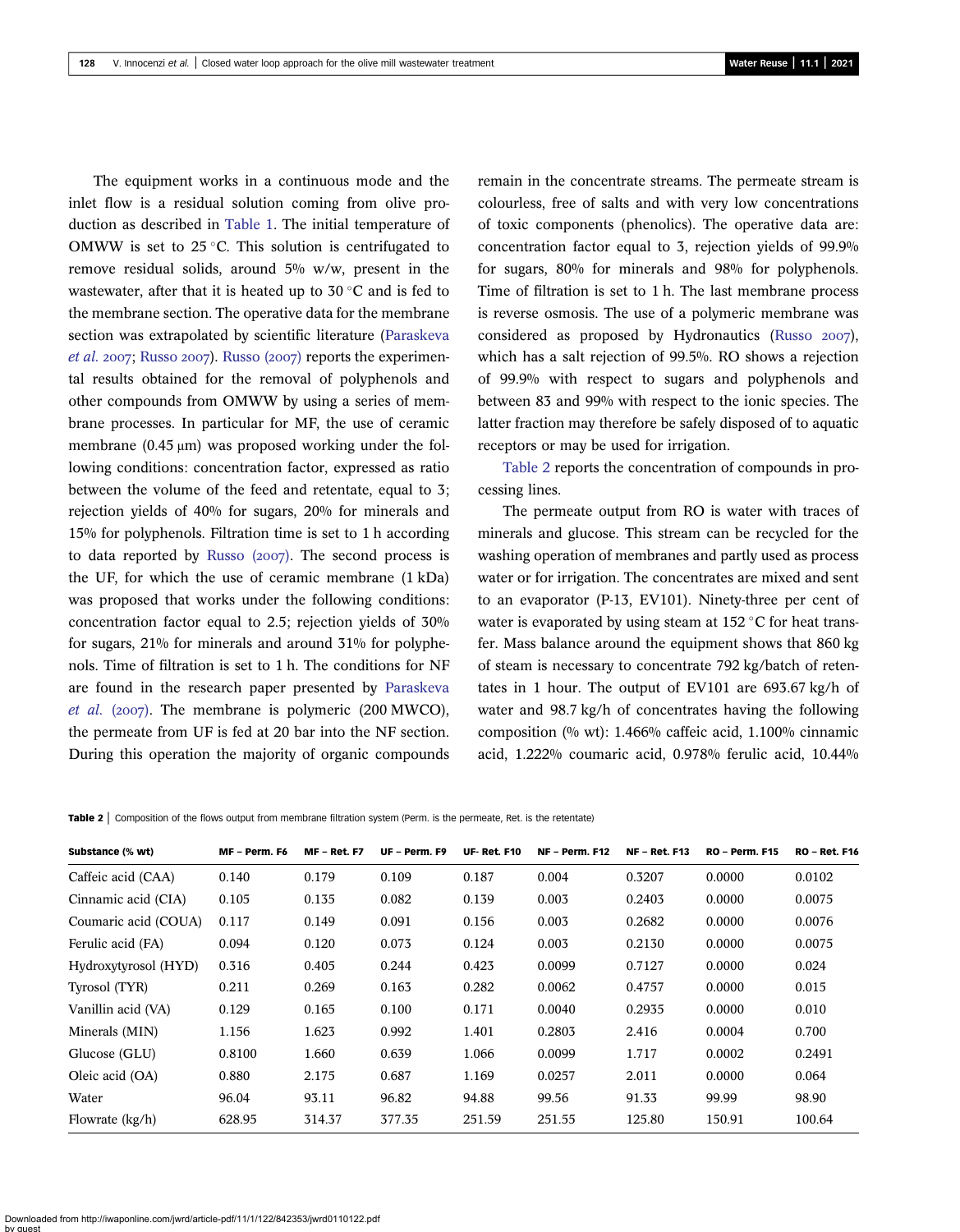<span id="page-7-0"></span>glucose, 3.300% of hydroxytyrosol, 12.53% minerals, 12.53% oleic acid, 2.200% tyrosol, 1.344% vanillic acid, 52.88% water. This concentrate can be used as fertilizer or in the production of biogas in anaerobic reactors [\(Garcia-](#page-13-0)[Castello](#page-13-0) et al. 2010).

The process also includes the cleaning in place (CIP) of the equipment of MF and UF, which are the most susceptible to fouling. The CIP is simulated with two liquid currents: the first is a sodium hydroxide solution (20 g/L of NaOH), and the second one is water recycled by reverse osmosis. The washing operation is performed every 6 hours of treatment using an equal quantity of NaOH, followed by water washing, for MF and UF: 300 L/h NaOH solution and 120 L/h of treated water. Total time for CIP was set to 30 min.

## Second scenario, case study 2

As previously mentioned, in this second scenario it was decided to simulate the treatment of OMWW containing pesticides like Diuron. Figure 3 shows the flowsheet of the process.

The main equipment are centrifugation, CF-101; heat exchanger, HX-101; membranes section including microfiltration, MF-101, ultrafiltration, UF-101 and nanofiltration, NF-101; Fenton reactor, R101; Filter press, FP101; evaporator, EV-101. The line also includes the pumping section and a CIP system for MF and UF membranes with another heat exchanger, HX-102.

The equipment works in continuous mode and the inlet flow is a residual solution coming from the processing of olives, as described in [Table 1,](#page-4-0) but differently from Scenario 1, in Scenario 2 the solution also contains 0.017% of pesticides. The process includes the same operations considered for Scenario 1: micro, ultra and nanofiltration. The retentates from MF, UF and NF are sent to evaporation (EV-101).

[Table 3](#page-8-0) reports the concentration of compounds in the processing lines of the membrane system.

The concentrates are mixed and sent to evaporator (P-13, EV101). Ninety-three per cent of the water is evaporated by using steam at 152  $\degree$ C for heat transfer. Mass balance around the equipment shows that 503.68 kg of steam is necessary to concentrate a 641.54 kg/batch of retentates in 1 hour. The output of EV101 is 554.39 kg/h of water and 87.15 kg/h of concentrates having the following composition (% wt): 1.643% caffeic acid, 1.233% cinnamic acid,



**Figure 3** Flowsheet for the second scenario, case study 2.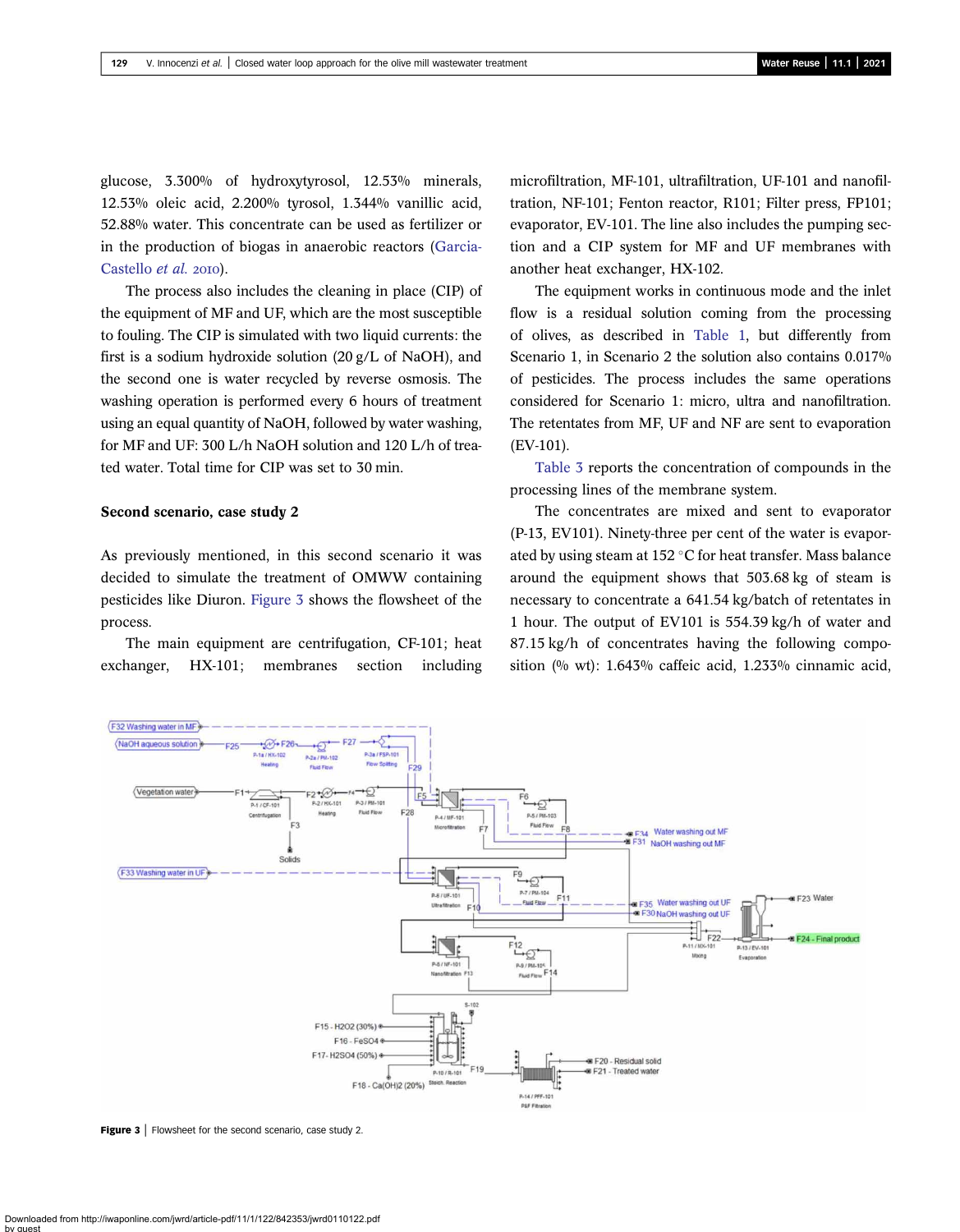| Substance (%wt)      | MF - Perm. F6 | <b>MF - Ret. F7</b> | UF - Perm. F9 | <b>UF - Ret. F10</b> | <b>NF - Perm. F12</b> | <b>NF - Ret. F13</b> |
|----------------------|---------------|---------------------|---------------|----------------------|-----------------------|----------------------|
| Caffeic acid (CAA)   | 0.140         | 0.179               | 0.109         | 0.187                | 0.004                 | 0.320                |
| Cinnamic acid (CIA)  | 0.105         | 0.135               | 0.082         | 0.139                | 0.003                 | 0.240                |
| Coumaric acid (COUA) | 0.117         | 0.149               | 0.091         | 0.156                | 0.003                 | 0.268                |
| Ferulic acid (FA)    | 0.094         | 0.120               | 0.073         | 0.124                | 0.003                 | 0.213                |
| Hydroxytyrosol (HYD) | 0.316         | 0.405               | 0.244         | 0.423                | 0.0096                | 0.712                |
| Tyrosol (TYR)        | 0.211         | 0.269               | 0.163         | 0.282                | 0.0062                | 0.475                |
| Vanillin acid (VA)   | 0.129         | 0.165               | 0.100         | 0.171                | 0.004                 | 0.293                |
| Minerals (MIN)       | 1.156         | 1.623               | 0.992         | 1.401                | 0.2803                | 2.416                |
| Glucose (GLU)        | 0.8100        | 1.660               | 0.639         | 1.066                | 0.0001                | 1.916                |
| Oleic acid (OA)      | 0.880         | 2.174               | 0.687         | 1.169                | 0.0257                | 2.011                |
| Pesticides           | 0.018         | 0.017               | 0.018         | 0.017                | 0.018                 | 0.017                |
| Water                | 96.04         | 93.10               | 96.80         | 94.86                | 99.64                 | 91.12                |
| Flowrate (kg/h)      | 628.95        | 314.37              | 377.37        | 251.61               | 251.53                | 125.84               |

<span id="page-8-0"></span>Table 3 | Composition of the flows output from membrane filtration system (Perm. is the permeate, Ret. is the retentate)

1.371% coumaric acid, 1.095% ferulic acid, 11.83% glucose, 3.698% of hydroxytyrosol, 13.06% minerals, 14.08% oleic acid, 2.466% tyrosol, 1.312% vanillic acid, 47.88% water. The concentrate can be used as fertilizer or in the production of biogas in anaerobic reactors.

The permeate output from NF is an aqueous solution with traces of minerals, glucose, polyphenols and pesticides. This current is sent to the Fenton reactor to degrade pesticides and polyphenols by adding 25 kg of  $H_2O_2$  (30%)/m<sup>3</sup> of wastewater and 10 kg of iron sulfate/ $m<sup>3</sup>$  of wastewater. After Fenton reaction, the suspension from R-101 is sent to the filtration system (FP-101) to separate the solid and the liquid. The residual solid (F-20) has the following composition: 45.44% of calcium sulfate, 24.57% of iron hydroxide, 29.26% of water with traces of other impurities (i.e. minerals). The composition of the treated water is reported in [Table 4](#page-9-0). In the present simulation this water was considered as wastewater to dispose of in a sewage system with a specific disposal cost as described in the following section.

The process also includes the cleaning in place (CIP) of the equipment of MF and UF which is more susceptible to fouling.

The CIP is simulated with two liquid currents: the first is a sodium hydroxide solution (20 g/L of NaOH), and the second one is water recycled by reverse osmosis. The washing operation is performed using an equal quantity of NaOH, followed by water washing, for MF and UF: 300 L/batch NaOH solution and 120 L/batch of treated water. Total time for CIP was set to 30 min.

## Life cycle cost assessment

#### Goal and scope of the study

According to ISO 14040 ( $2006$ ), the first phase of life cycle cost analysis (LCC) is to define the goal and scope of the study including the description of the product or process system, the function of the operations, the functional unit, the system boundary, data requirements, assumptions and limitations. In the present work, LCC study for the first and second scenarios for the treatment of OMWW was performed. [Figure 1](#page-3-0) shows the system boundary. The functional unit chosen for the analysis is 1,000 L/h of OMWW. The main item costs considered for the analysis were: equipment, raw material purchase, energy, labour and transport and disposal of solid waste.

LCCs are those incurred over the life span of a process system, including costs required to construct, equip, and operate the system. For each treatment process a general, annual cost estimation was developed consisting of the recurring costs (RC), also known as operation and maintenance costs, and the non-recurring costs (NRC), otherwise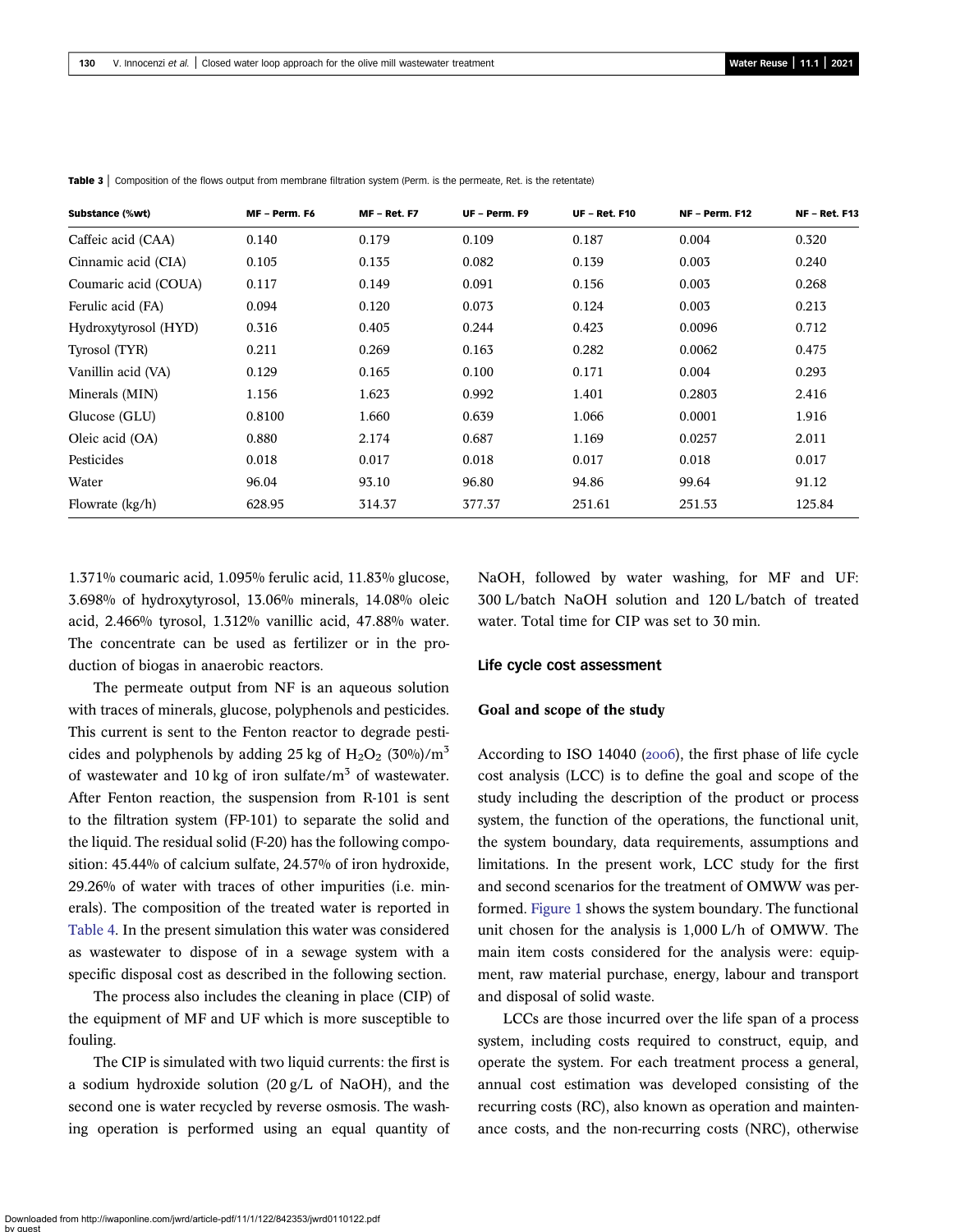<span id="page-9-0"></span>Table 4 | Composition of the water from filter press FP-101

| Substance (mg/L)     | <b>Treated water F21</b> |
|----------------------|--------------------------|
| Caffeic acid (CAA)   | 1.05                     |
| Cinnamic acid (CIA)  | 0.77                     |
| Coumaric acid (COUA) | 0.77                     |
| Ferulic acid (FA)    | 0.77                     |
| Hydroxytyrosol (HYD) | 2.45                     |
| Tyrosol (TYR)        | 1.58                     |
| Vanillin acid (VA)   | 1.04                     |
| Minerals (MIN)       | 2,396.29                 |
| Glucose (GLU)        | 0.027                    |
| Oleic acid (OA)      | 6.59                     |
| Pesticides           | 0.158                    |
| Calcium sulfate      | 1,827.88                 |
| Iron hydroxide       | 340.22                   |
| Water, %             | 97.24                    |
| Flowrate (kg/h)      | 289.61                   |

known as capital costs, converted to an annual cost basis  $(Dhillon 2009).$  $(Dhillon 2009).$ 

The general equation used for the analysis model is:

$$
Annual LCC = RC + NRC
$$
\n(5)

RC includes annual labour costs, operational energy costs and maintenance (repair) cost and purchase cost for the chemicals and disposal costs for the produced waste (OPerating EXpense, OPEX). Non-recurring cost (NRC) is the capital investment including the equipment cost, piping, engineering, that are amortized in X years. CAPital Expenditure (CAPEX) was estimated from the cost of purchasing the equipment (PEC – purchase equipment cost), on the basis of which total direct and indirect costs have been assessed (FCI-fixed Capital Investment) contributing to the determination of the TCI. Equipment costs were obtained from vendors; if quotes were not available for the required plant capacity, the following equation was used:

$$
C_n = C_0 \left(\frac{S_n}{S_0}\right)^x \tag{6}
$$

where  $C_n = \text{cost}$  of new equipment,  $C_0 = \text{cost}$  of existing equipment with pricing available;  $S_n = size$  of new equipment,  $S_0$  = size of existing equipment and X is the exponent depending on type of equipment (Peter [et al.](#page-13-0) ). The reference year for the estimation was 2002 and the values were discounted by using the CEPCI – Chemical Engineering Plant Cost Index (Calculation Methodology for Cost Goals). Total fixed investment was calculated by adding equipment erection, piping, instrumentation, buildings, storages, design and engineering, contractors' fee and contingency of 10% of PCE. Additionally, a working capital of 15% of total project capital costs was added to the project capital costs, and then the total was amortized to obtain annual capital costs. Straight line depreciation over 10 years is considered with an index of 7.7.

Financial indicators as payback period (PBP) and Return on Investment (ROI) were calculated. The PBT is the time required for a project to return the initial investment. It is computed by calculating the cumulative return for each year and comparing it to the investment; the time at which this sum exceeds the investment is the payback time.

ROI [\(Chen](#page-13-0) 2020) is a performance measure used to evaluate the efficiency of an investment or compare the efficiency of a number of different investments. ROI tries to directly measure the amount of return on a particular investment, relative to the investment's cost. To calculate ROI, the benefit (or return) of an investment is divided by the cost of the investment. The result is expressed as a percentage or a ratio. 'Current Value of Investment' refers to the proceeds obtained from the sale of the investment of interest. Because ROI is measured as a percentage, it can be easily compared with returns from other investments, allowing one to measure a variety of types of investments against one another.

# RESULTS AND DISCUSSION

#### Life cycle cost results

Based on the process flow diagrams shown in [Figures 2](#page-5-0) and [3](#page-7-0), capital and production costs were calculated. Table S1 (Supplementary material) shows the main processing units required for each process.

[Table 5](#page-10-0) shows the capital costs for the proposed processes including purchase, installation, electrical service, instruments, buildings site development, ancillary buildings,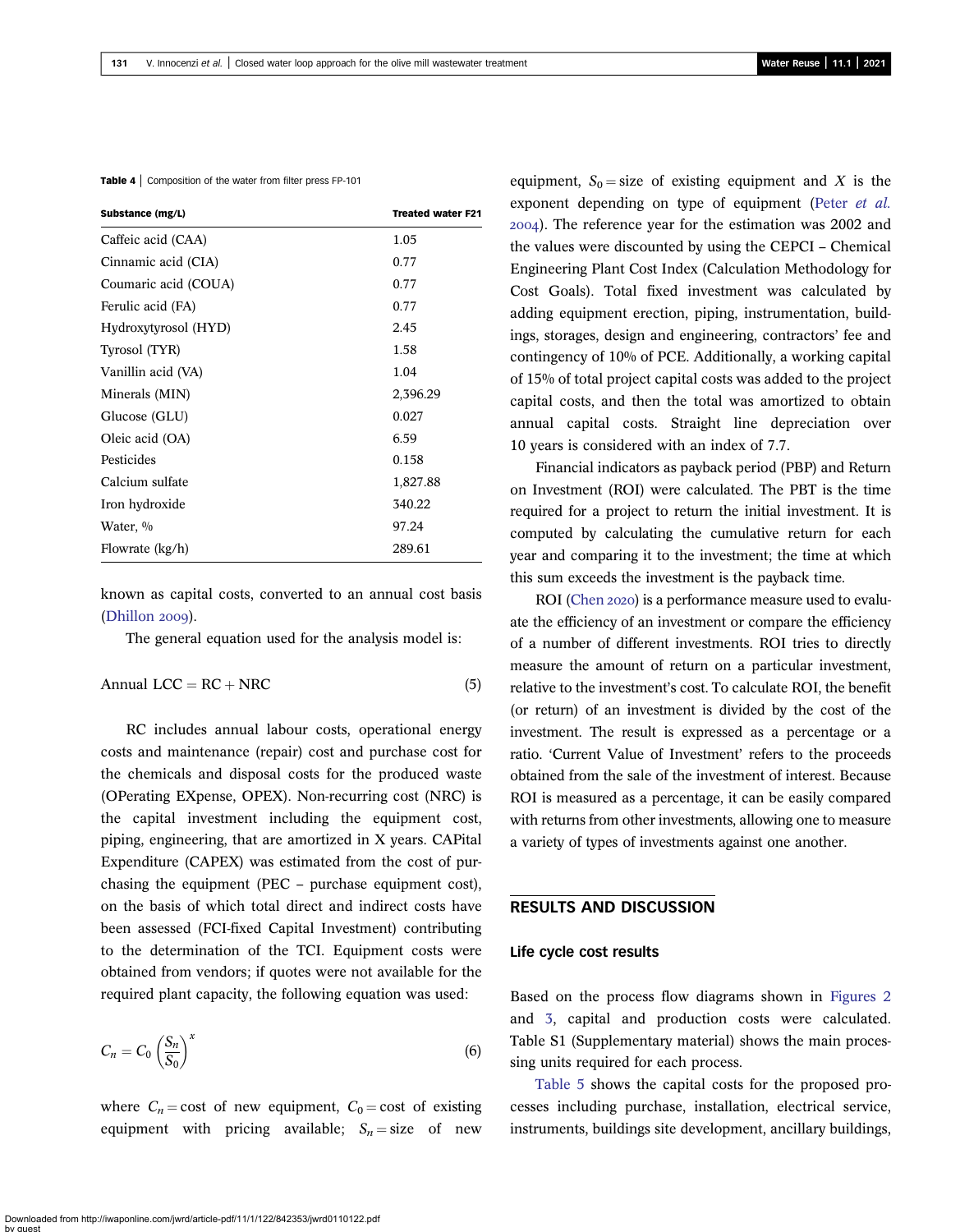#### <span id="page-10-0"></span>**Table 5** | Capital costs for the proposed wastewater treatment plants ( $k \in \mathbb{R}$ )

|                                     | Case study 1 | Case study 2 |
|-------------------------------------|--------------|--------------|
| Fixed Capital Investment Cost (FCI) | 1,237.93     | 1,260.10     |
| Working capital                     | 185.68       | 189.02       |
| Total Capital Investment Cost (TCI) | 1,423.61     | 1,449.14     |

design and engineering, contactors' fee and contingency ([Peter](#page-13-0) et al. 2004).

The FCI of Case Study 2 is higher than the FCI of Case Study 1 because it also includes the equipment cost of reactor R101 and filter press FP101 for the Fenton process. The purchase cost for centrifugation CF-101 has the greatest impact on FCI (around 45%) followed by the purchase cost of evaporator EV-101 (around 25%). The variable operating costs (RC) for the olive mill wastewater treatments are shown in Table 6. The corresponding RC are detailed in Tables S2 and S3 (Supplementary material). The maintenance cost has been considered at 3% of FCI.

#### Table 6 | Annual variable operating parameters (k€/y)

|                                              |        | Case study 1 Case study 2 |
|----------------------------------------------|--------|---------------------------|
| Raw materials ( $k \in y$ )                  |        |                           |
| Initial wastewater                           | 0.00   | 0.00                      |
| Sodium hydroxide solution (20%)              | 7.16   | 7.16                      |
| Washing water                                | 0.00   | 0.67                      |
| Hydrogen peroxide (30%)                      | 0.00   | 99.00                     |
| Iron sulfate solid                           | 0.00   | 31.68                     |
| Sulfuric acid (96%)                          | 0.00   | 4.51                      |
| Calcium hydroxide                            | 0.00   | 7.13                      |
| Total                                        | 7.16   | 150.15                    |
| Utilities ( $k \in \mathcal{F}(y)$ )         |        |                           |
| Electricity                                  | 32.08  | 227.88                    |
| Cooling water (20–35 $\degree$ C)            | 177.41 | 140.3                     |
| Steam $(152 \degree C)$                      | 69.53  | 56.07                     |
| Total                                        | 279.01 | 424.25                    |
| Others $(k \in \mathcal{F}/y)$               |        |                           |
| Waste management (transport and<br>landfill) | 48.95  | 72.55                     |
| Maintenance and repairs                      | 37.01  | 37.08                     |
| Personal cost                                | 792    | 792                       |
| Total                                        | 878.08 | 902.35                    |

Labour costs were calculated considering three labour shifts of 8 h, with two operators per shift. The basic cost for a worker is 50  $\epsilon$ /h. Moreover, operating supervision has been added, estimated to be 5% of the labour cost.

For Case study 1 the purchase cost for sodium hydroxide was the only cost related to the raw material (7.16 k€/y), and for Case study 2 the purchase cost for hydrogen peroxide and iron sulfate used for the advanced oxidation process had the greatest impact on the total raw material (150 k $\varepsilon$ /y) with an incidence of 66 and 21%, respectively, followed by the purchase cost for sodium hydroxide, calcium hydroxide, sulfuric acid and finally by fresh water for washing of MF and UF membranes. For the utilities of Case study 1, the main cost was related to cooling water (64% on total utilities cost) followed by steam (25% on total utilities cost) necessary for the evaporation and cooling of water from the evaporator, and electricity. For Case study 2, around 54% of the utilities cost was due to electricity consumption during AOP, cooling water and steam accounts for 33 and 13% on total utilities cost, respectively. Figure S1 (Supplementary material) provides the details of the utilities costs with reference to the chosen functional unit ( $\epsilon/m^3$  of OMWW). Case study 2 had higher costs of electricity due to the presence of a UV lamp for the Fenton reaction in R101. The consumption of cooling water and steam was reduced as it is smaller from the inlet flow to the evaporator. Maintenance and repairs and personal cost have the same relevance in the 'Other costs', but the waste management cost is higher in the second case because from AOP a residual solid to disposal has been produced. This analysis shows that in Case study 2, Fenton process for the degradation of pesticides has a major cost impact on the variable operating parameters. The life cycle costs for each process were calculated according to Equation (5) and are summarised in [Figure 4](#page-11-0).

The treatment cost  $(\mathcal{E}/m^3)$  of OMWW) is divided into capital cost including (besides insurance and taxes, estimated to be 2% of FCI) chemical for treatment, labour, maintenance and repairs, utilities (cooling water, steam, electricity) and waste management. As seen from [Figure 4](#page-11-0), other items have been added: operating supplies (15% of maintenance), laboratory charges (10% of labour cost), plant overhead cost (30% of the total labour cost) and general expenses including administrative cost (25% of plant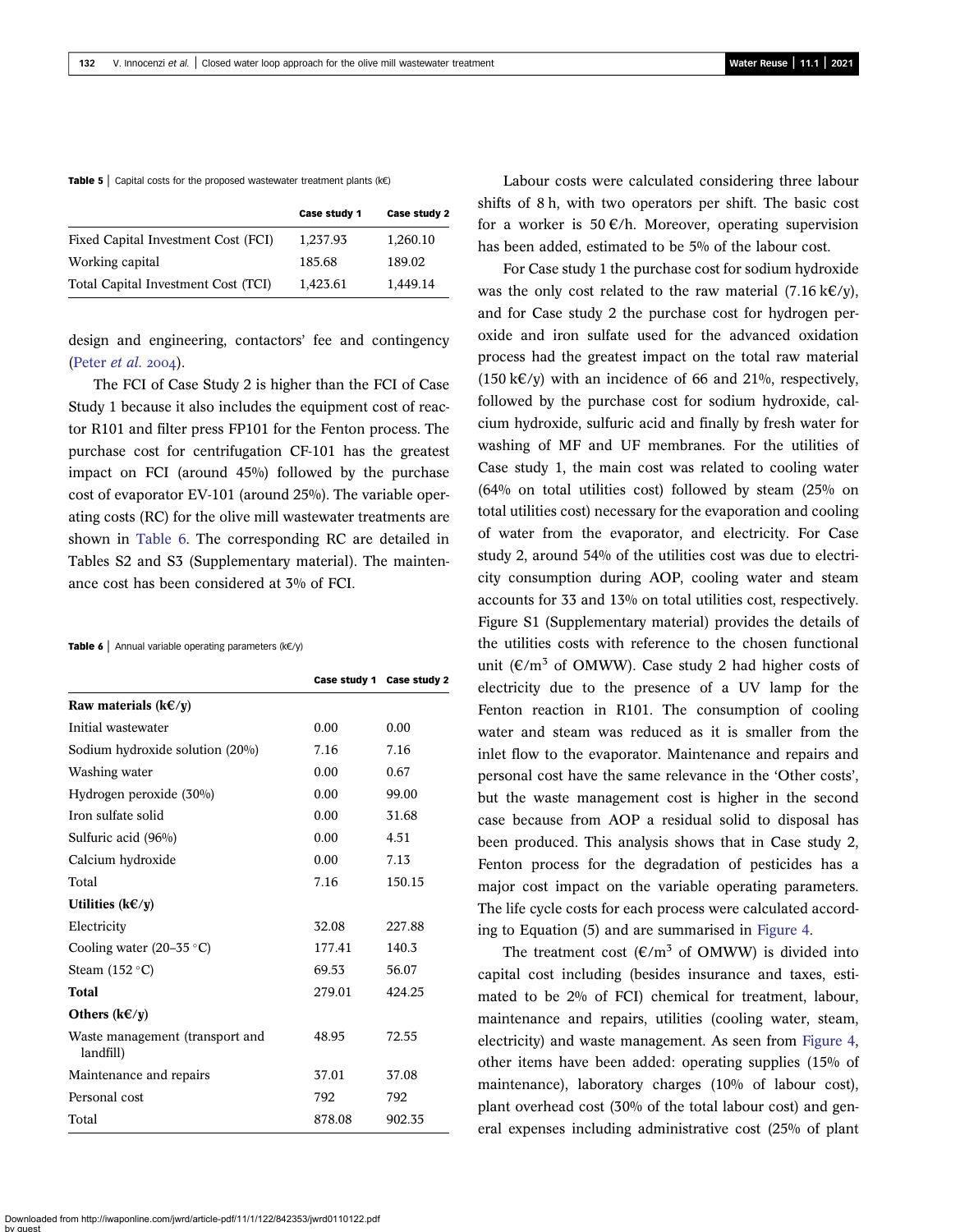<span id="page-11-0"></span>

**Figure 4** | Treatment cost for  $(\mathcal{E}/m^3$  of OMWW) for selected process schemes. Annual plant capacity = 7,920 m<sup>3</sup> of OMWW.

overhead cost) and research and development cost (2.5% of annual net treatment cost, NPC). Personal cost was determined to be the major component of the total annualized cost followed by utilities cost, followed by the utilities. In view of the above, the data shown in Figure 4 confirm that Case study 2 has higher variable operating costs than Case study 1, due to AOP. Figure 5 shows the details of the OPEX  $(\epsilon/m^3$  of OMWW) for each proposed scenario. It is possible to observe once again that the labour cost had the greatest impact on operating cost, followed by utilities.

#### Economic feasibility

In this section the economic feasibility of the proposed processes is reported. For each scenario the annual treatment cost was evaluated as described above and the revenue from the selling of polyphenols and revenues related to the 'non-disposal' of the effluents in a specific external site (set to 120  $\epsilon/m^3$ , real quotation). The price of polyphenols is

unknown because it depends on the quality of the obtained product, therefore an economic analysis was made considering a variable selling price of between 1 and  $10 \text{ E/kg}$ . The results of this analysis are shown in [Figure 6](#page-12-0).

The breakeven point was around 1.5 and  $2 \epsilon / \text{kg}$  for Case studies 1 and 2, respectively. The first process results were more economically feasible, mainly because in the second case the operative costs due to electricity consumption are higher as demonstrated above. To perform a comparison between the two solutions, a selling price of  $2 \in \mathcal{C}$  kg for polyphenols was considered. The considered economic parameters, VAN, PBP and ROI, of Case study 1 are better than those of the second case. For the first scenario, the  $NPV_{10}$  over 10 years is equal to 6,000 k  $\epsilon$  and positive cash flows began after two years, hence payback time is between the second and third years. The total annual cost is  $2,006 \text{ kVy}$  including OPEX, depreciation and contingency. For the second scenario, the  $NPV_{10}$  over 10 years is equal to 3,000 k€ and the positive cash flows



■ Chemical ■ Operating labor and supervision ■ Maintenance and repairs ■ Utilities ■ Waste disposal **Figure 5** | OPEX  $(\epsilon/m^3)$  of OMWW).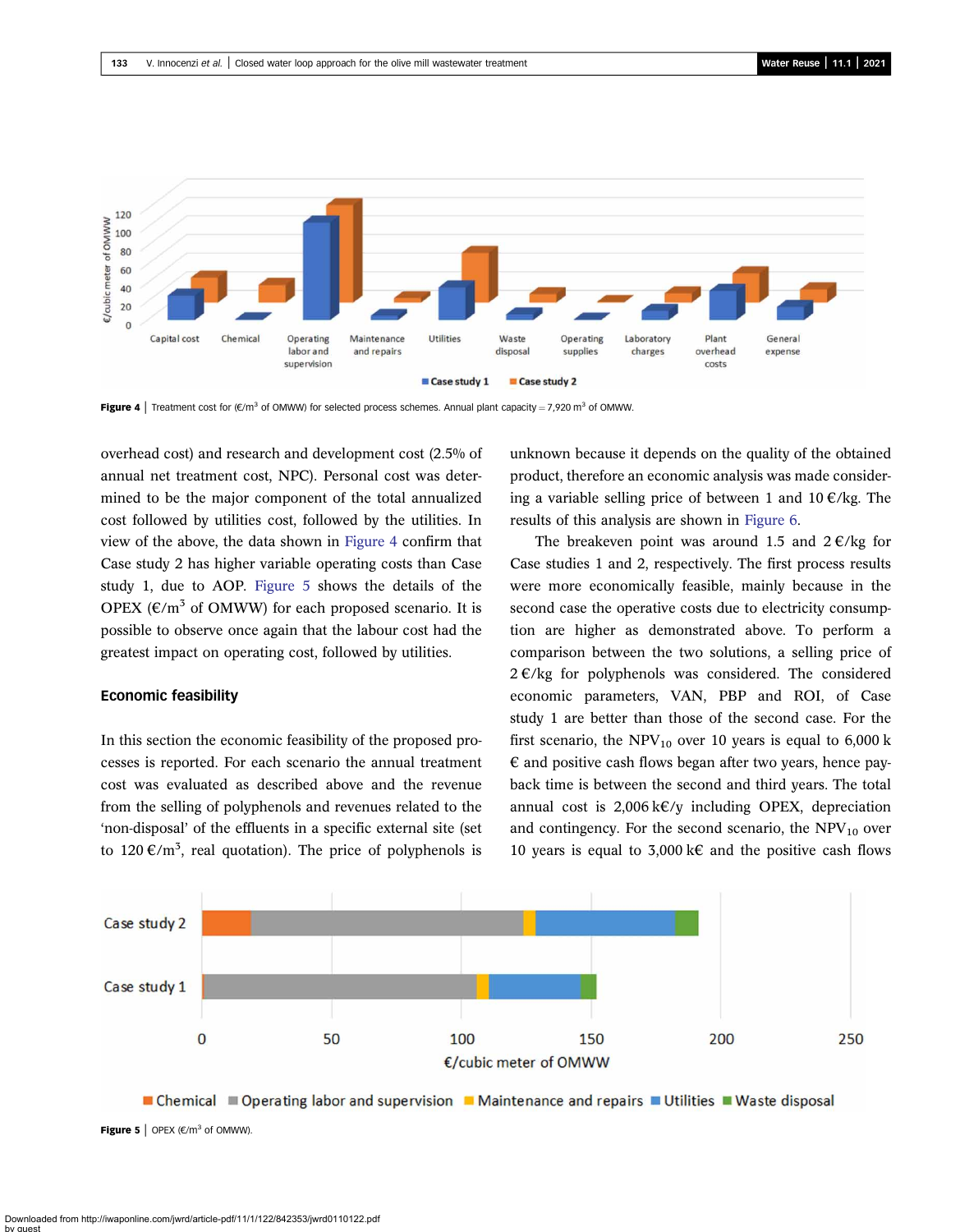<span id="page-12-0"></span>

Figure 6 | Net profit as a function of selling price for polyphenols.

begin after four years, hence payback time is between the fourth and fifth years. The total annual cost is  $2,323 \text{ k}\text{\textless}\ell/\text{v}$ including OPEX, depreciation and contingency.

Table 7 shows a summary of the economic evaluation.

# **CONCLUSIONS**

In this work, two case studies for the treatment of OMWW were investigated. The best plant configuration for the OMWW treatment depends on the characteristic of the wastewater and for effluent coming from the processing of the biological production of olives, a series of membranes processes can be installed to remove pollutants and concentrate the polyphenols for possible reuse (Case study 1). On the contrary, if wastewater also contains pesticides a specific removal process is necessary, otherwise these substances are concentrated in the final product, thus resulting in a mixture of unsellable polyphenols. In this scenario reverse osmosis was replaced with an advanced oxidation process (AOP) Fenton reaction, in order to degrade pesticides; on the other hand, AOP has a significant operative cost with a substantial

Table 7 | Financial parameters calculated for the proposed processes

|                                           | Case study A1 | <b>Case study B1</b> |
|-------------------------------------------|---------------|----------------------|
| Net annualized cost $(k \in \ell \vee v)$ | 2,006         | 2,323                |
| Revenue $(kE/y)$                          | 2,500         | 2,328                |
| Net profit (10 years, $(k \in)$ )         | 6,000         | 3,000                |
| <b>PBP</b>                                | $>2$ years    | $>4$ years           |
| ROI (%)                                   | 72            | 37                   |

impact on the economic balance (Case study 2). The proposed process scheme allowed the recovery of polyphenols and water in accordance with a zero liquid discharge approach.

Economic feasibility of Case studies 1 and 2 was investigated by LCC analysis considering the mass and energy balances obtained from process analysis. The total treatment cost ( $\epsilon/m^3$  of OMWW) was 253  $\epsilon/m^3$  of OMWW and 292 €/m<sup>3</sup> of OMWW for the first and second case study, respectively. Personal cost was determined to be the major component of the total annualized cost followed by utilities cost. For the second process, the raw materials and the utilities costs, mainly due to the electricity consumption related to the chemical removal of pollutants, had a higher incidence on the operative costs. Considering a variable price for the polyphenols, the breakeven point to have a positive profit is less than 1.5  $\epsilon$ /kg and is near to 2  $\epsilon$ /kg for the plant solution 1 and 2, respectively. The first scenario is more economically feasible but it is an inappropriate process scheme if the wastewater to be treated does not come from biological olive processing. It should be pointed out that the presence of reverse osmosis could further improve the permeate quality thus allowing water reuse for other purposes where high purity water is needed, e.g. for boilers.

The results of the present work provide useful information for possible investment by a company in the olive processing sector that wishes to develop a depuration treatment of their wastewaters on site, thus avoiding their disposal. From an economic point of view, any effort to optimise the operative conditions or to replace the Fenton process with an alternative AOP was equally effectively towards pesticides and could be beneficial for a company that treats OMWW from non-organic production. Nevertheless, in both cases (Case studies 1 and 2), internal treatment would allow companies to optimize production in terms of water reuse according to a zero liquid discharge approach with valorisation of the residual stream containing polyphenols.

# ACKNOWLEDGEMENTS

The authors are very grateful to Eng. Alessia Colarullo for the helpful collaboration on process analysis study. This research did not receive any specific grant from funding agencies in the public, commercial, or not-for-profit sectors.